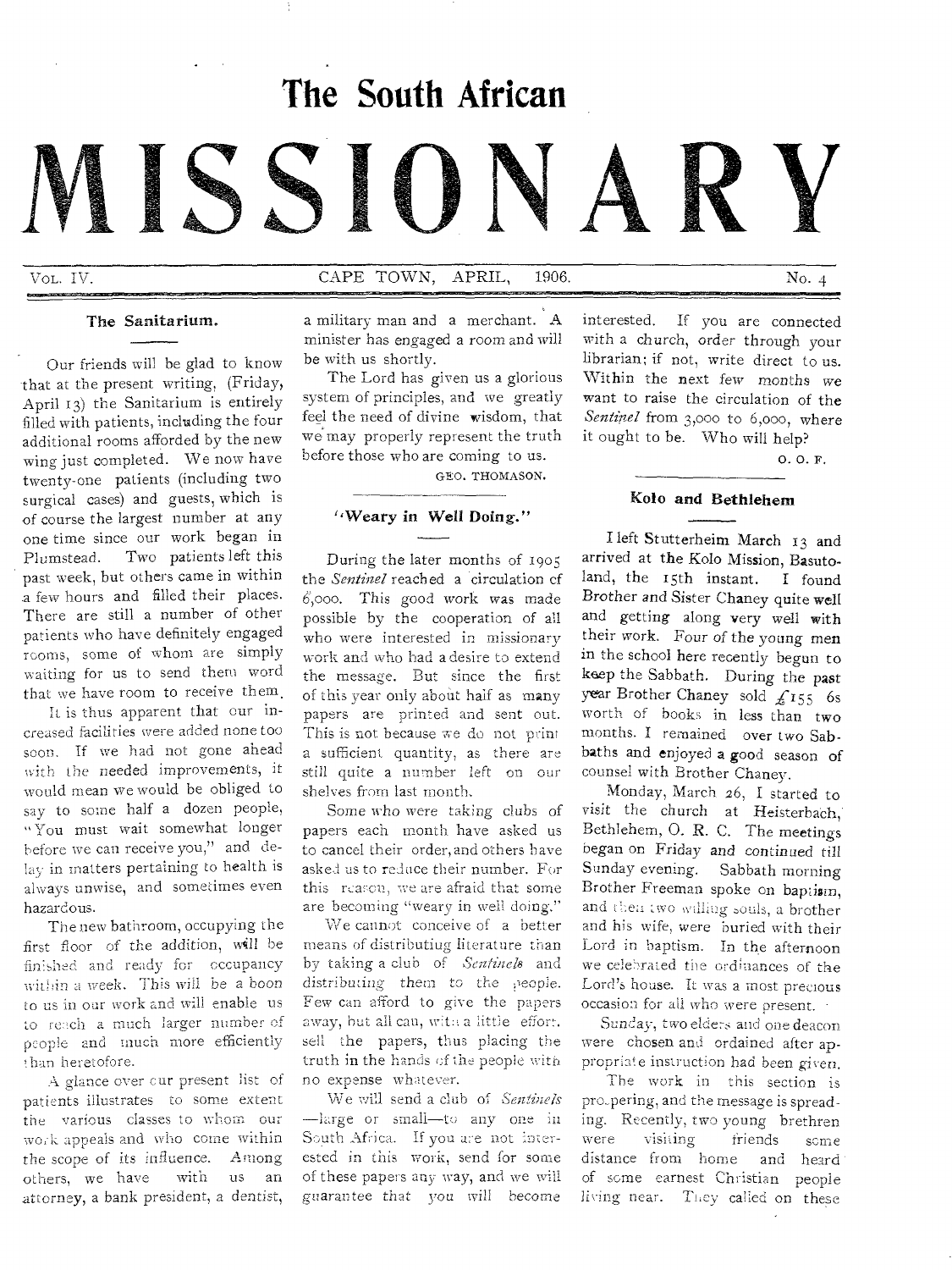people, and after a short visit, they left a few tracts and departed. A few days later they received a letter, saying that four families had decided to keep the Sabbath. Brother De Lange had sold over  $f$ 100 worth of literature in that section during the past year. Several natives have recently begun keeping the Sabbath. Truly the Spirit of the Lord is at work among the people, and God is awarding their unity and faith. May they ever continue to work in the same path.

Wednesday, April 4, I started for Pretoria, where I arrived the next day and received a hearty welcome by the happy band of mission workers.

We are thankful to say that fruit is beginning to appear from their labours. We hope that many more may see the light and walk in it.

W. S. HYATT.

## **Natal-Transvaal Conference**

The work in the Natal-Transvaal Conference is onward. A few weeks ago I baptized four new converts at Maritzburg; at Vryheid two more; and at Johannesburg last week five more expressed their intention to be baptized at the coming camp-meeting. Since our meetings begun at Pretoria, several more persons have taken their stand for the truth in Johannesburg, and six persons in Pretoria have stated their intention to walk in the light we have given them here. Our mission work has been a pleasure to all our company, who have each taken hold with a free heart to make a success of this tent effort. The expense to each is heavy, owing to the high cost of living and rent. But the Lord has prospered the morning hours spent in selling our literature, so that in four weeks we can report sales amounting to  $f_1$ 172 II 10, the profits on which go to support the workers and the mission work. The afternoons are spent in visiting interested persons, and in class work, and meetings are held each evening. Our worship bell rings at  $6:20$  a. m., and we

seldom can retire before 10 : 30 p.m. We think our workers have done nobly to maintain such a busy time for so many weeks at a stretch.

Our camp - meeting, which promises to be a success so far as attendance goes, will begin next week, and we trust a large measure of the Holy Spirit will be vouchsafed to us, and that our hearts may be filled with the true spirit and power of the message. We are thankful to God that we may have a humble part in this glorious closing work. Pray for us.

APRIL 6, 1906. H. J. EDMED.

#### **Stutterheim**

Shortly after our last report for the MISSIONARY, a spell of cold weather set in at this place, necessitating the transferring of our meetings to the old school house, which was granted us free of charge, except paying for insurance.

The first service in this building was a magic lantern lecture which was well attended, the place being crowded. Then followed discourses on the prophecies, sanctuary question, and signs of the times. An average of about forty-five people came out to these meetings.

On account of the very heavy rains which began about ten days ago, the meetings were discontinued till last Thursday. On that day we visited all the houses in the village, leaving invitation cards, on which was also announced the subject for the evening. At this meeting about thirty persons were present.

By request, we spoke Friday evening on the Sabbath question, giving the reason why we observe the seventh day. The attendance was about the same as at the previous meeting.

As our audience has been so varied up to the present, we cannot yet state there is any special interest at this place, but we are endeavouring to give the trumpet no "uncertain sound," that the people may have the opportunity of hearing the message for this time.

APRIL I, 1906. D. F. TARR. G. W. SHONE.

#### **Words of Greeting**

I can report the work onward here at Solusi. Never did the children take hold of the school work with more interest than at the present time.

The week of prayer was a blessing to us. Though it was a time of hard work in the field, we thought the first work was to stop and seek God with you. We urged upon the children the thought of finishing the work in this generation. I can say to the glory of God the message met a hearty response. As the children listened to the readings, we would hear them say, " $My!$ " what sweet words."

It was in truth a season of blessing to our mission and we feel the effects of it to this day. Our outstations seem to be doing better work this year than last year, with few exceptions. One village has. declared that they do not want any more of the Word of God, and I have called the teacher home. But while that is so, new places are calling for help. To fill one of these places, I was calling in some of our other boys where the school was small, when the chief at that place said, "Are you going to leave me and my people? Are not my people as precious as others?" I felt to answer Yes, and sent one teacher back to him. While the number is small at that place, the interest is good. So the work is onward brethen, and we feel to say, Be of good courage. Let us push the battle to the very gates.

I should also say that at the close of our week of prayer several came to me and said that they had made up their minds to go with this people if it costs them their lives. Some of these were boys I had longed to see take their stand when we last baptized here at the mission. So I shall now have to prepare another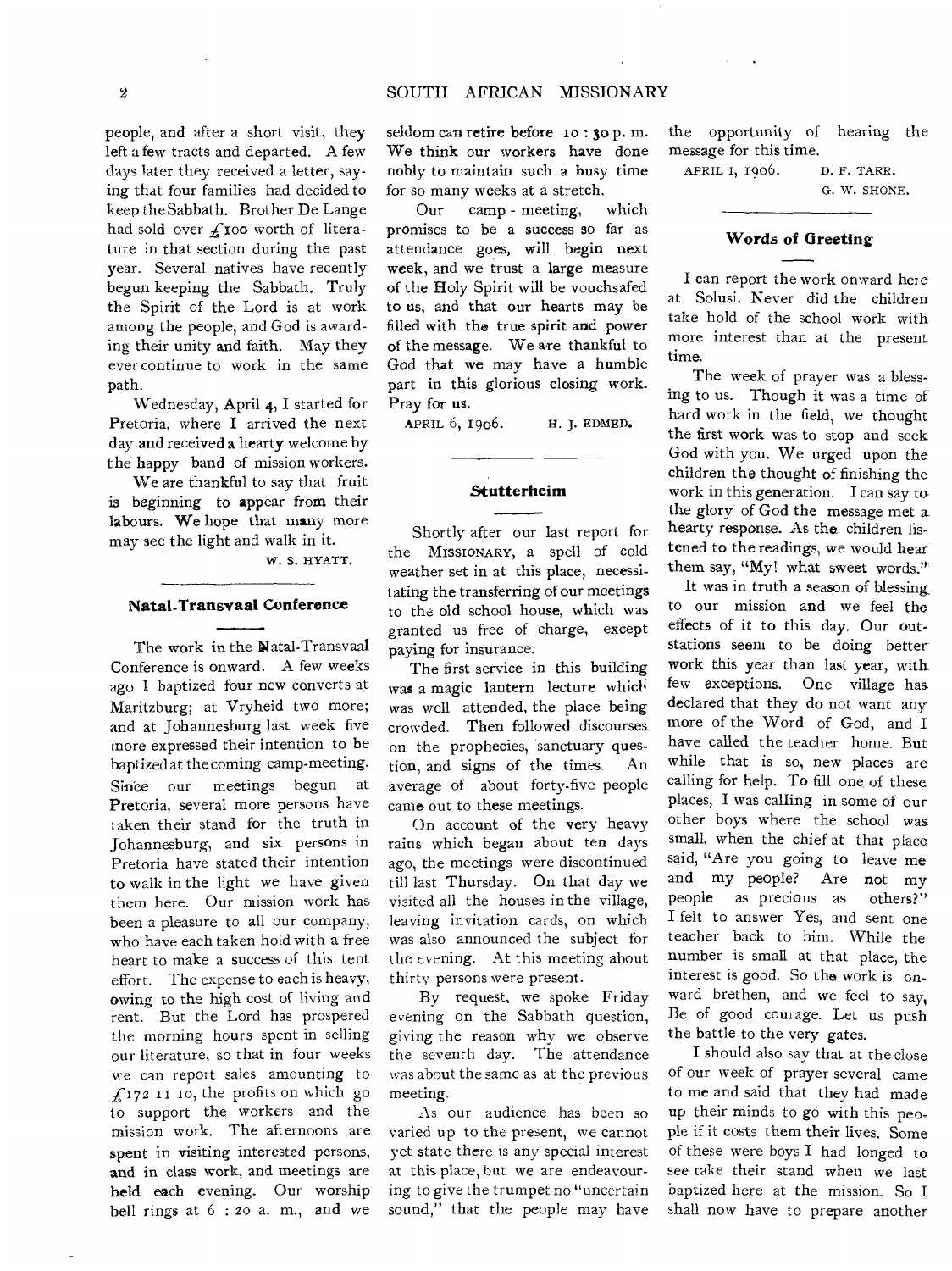#### SOUTH AFRICAN MISSIONARY

class for baptism. We are also learning of some of the parents, who are beginning to keep the Sabbath at their homes who did not do so before.

Brethren, the truth is beginning to take hold of these poor people who have so long been in darkness. We do praise God for His goodness to this dear people. Remember us in your prayers. Your fellow workers, M. C. AND M. J. STURDEVANT.

Somabula Mission

Extracts from a letter.

Mr. Armitage keeps very well this year. He has had no signs of the fever so far, but Irene and I have suffered considerably. I have recently had the worst attack of the fever that I have experienced for eight years.

This is vacation week, and most of the boys have gone to visit friends, so it is rather quiet now. We began three out-schools the first of March. The boys report good success so far. The old indunas seem in favour of the schools. The boys have had some experience in kraal meetings, but they are entirely new at teaching.

It looks now as if we would soon be in the midst of a great diamond field. They are working eight miles up the river now, and they are working this way. The country may be thrown open to diggers any time. One good thing I can see in it all is that we may be able to get the truth before a great many more natives, as they will come in large numbers to work. That is what we are interested in, and not the diamonds. MARY C. ARMITAGE.

#### Help For The Missionary

As we have announced in previous numbers, we are now sending the MISSIONARY free to every Sabbath-keeper in South Africa whose address we have. We believe that our people should have this paper in order to keep acquainted with the work—its progress and its needs in this country. Many like to read the MIsssoNARY, but they do not take the trouble to subscribe. Those who do not take the trouble to subscribe are just as much in need of the paper as those who do. Hence the Union Conference Committee adopted the plan of sending the paper to every one.

But it requires funds to print a paper and send it out broadcast. It costs  $f_2$  per issue to print the MISSIONARY, besides the stamps for posting, and occasionally there is an extra charge for tabulating reports. We believe that those who read the the Mis-SIONARY will be willing to assist in defraying the expenses of its publication. Donations for this purpose may be sent either direct to this office, or may be handed to your church librarian and sent through your Tract Society.

A list of those who have already sent in donations for the

MISSONARY fund appears below. Further donations will be reported from month to month. This is a matter in which all can take part.

0. O. F.

#### Missionary Fund

manaza e sconad

| DONATIONS TO DATE.       |          |
|--------------------------|----------|
| W. S. Hyatt3s.           | od       |
| R. Dick 2                | 6        |
| G. J. Bredenkamp2        | 6        |
| W. H. Anderson2          | 6        |
| O. O. Fortner 2          | 6        |
| Mrs. Strachan2           | 6        |
| Mrs. Willmore, Sen 2     | 6        |
| J. F. Olmsted2           | 6        |
| Mrs. A. Woche2           | 6        |
| A. Buckley 2             | 6        |
| J.D. Venter2             | $\Omega$ |
| M. Baker2                | 6        |
| W. Heinrich2             | 6        |
| Miss Bourne2             | 6        |
| $T. P.$ Louwrens2        | 6        |
| $C. P.$ Louwrens2        | 6        |
| J. M. Freeman $\ldots$ . | 6        |
| W. S. Mead2              | 6        |
| Mrs. E. Tapson2          | 6        |
|                          |          |



Sister 'W alston's long period of suffering came to an end last Sunday morning, Apr.  $15$ , when she quietly fell asleep in the "blessed hope." For more than twenty years she has been engaged in the work of God, twelve *years in* America, three years in Australia, and seven years in South Africa. All that medical skill and faithful nursing could do was cheerfully done for our sister. She rests in hope. These experiences lead us to pray more fervently, "Come Lord Jesus, and come quickly."

Brother Walston and his children have the sympathy of their brethren in the loss they have sustained. The hope of a soon coming Saviour, however, lightens their burden of sorrow and gives true comfort in this affliction. The funeral service was held at Dr. Thomason's residence, Mon-<br>day, April 16. 1. HANKINS. day, April 16.

#### **SABBATH-SCHOOL REPORT**

#### FOR OUARTER ENDING 31ST MAR., 1906. CAPE COLONY CONFERENCE

| NAME                                        | No. of Schools  | Membership              | Attendance<br>Av.    | Senior Div<br>No in  | Donations                             | Expenses           | Donations to<br>Missions                       |  |  |
|---------------------------------------------|-----------------|-------------------------|----------------------|----------------------|---------------------------------------|--------------------|------------------------------------------------|--|--|
| REGULAR SCHOOLS.                            |                 |                         |                      |                      |                                       |                    |                                                |  |  |
| Cape Town                                   |                 | 38                      | 30                   | 22                   | 14<br>7                               |                    | $\mathbf{3}$<br>14<br>-7                       |  |  |
| Claremont                                   |                 | 93                      | 75                   | 15                   | $\frac{3}{6}$<br>14<br>$\overline{a}$ |                    |                                                |  |  |
| East London                                 |                 |                         |                      |                      |                                       |                    |                                                |  |  |
| Port Elizabeth                              |                 |                         | ٠.<br>$20 \,$        | ٠.<br>H              | 5<br>2                                |                    |                                                |  |  |
| Rokeby Park                                 |                 | 25                      |                      |                      | 5<br>$\overline{a}$                   | 15<br>12<br>6<br>3 |                                                |  |  |
| Uitenhage                                   |                 | 32                      | 24                   | 10                   | 15<br>4                               |                    |                                                |  |  |
| Mooihoek                                    |                 | ٠.                      | $\ddot{\phantom{1}}$ | ۰,                   |                                       | $\overline{a}$     |                                                |  |  |
|                                             |                 | 17                      | 6                    | 3                    | 15<br>7                               | 12                 | 5                                              |  |  |
| Klipdam                                     |                 |                         | ٠.                   | ٠.                   | ٠<br>٠                                |                    |                                                |  |  |
| Retreat                                     | ٠.              | 12                      | 12                   | 6                    | 8<br>7                                |                    |                                                |  |  |
| Fauresmith                                  |                 | 35                      | 22                   | . .                  | 18<br>o                               |                    | 18<br>$\circ$                                  |  |  |
| Parow                                       | . .             | 17                      | 17                   | 6                    | 2<br>2}<br>I                          |                    | $2\frac{1}{2}$<br>$\overline{\mathbf{c}}$<br>T |  |  |
| Caledon                                     |                 | $\ddot{\phantom{0}}$    | . .                  |                      |                                       |                    |                                                |  |  |
| E. L. Location                              |                 |                         |                      |                      |                                       |                    |                                                |  |  |
| Beaconsfield                                |                 | . .                     | . .                  | . .                  |                                       |                    |                                                |  |  |
| Grahamstown                                 |                 | . .                     |                      | . .                  |                                       |                    |                                                |  |  |
| Heisterbach                                 |                 | 22                      | 17                   | I <sub>2</sub>       | 81<br>10<br>I                         | ĭ<br>$\circ$       | $9\,35$<br>1                                   |  |  |
| Salt River                                  |                 | ٠.                      | . .                  | $\ddot{\phantom{a}}$ |                                       |                    |                                                |  |  |
| <b>FAMILY SCHOOLS</b>                       |                 |                         |                      |                      |                                       |                    |                                                |  |  |
| H. T. Willmore                              |                 | 9                       | 8                    | 3                    | 6<br>3                                |                    | 6<br>3                                         |  |  |
| I. H. Tarr                                  | . .             | IO                      | 10                   | ٠.                   | o<br>o<br>5                           |                    | 00<br>5                                        |  |  |
| H. Commin                                   |                 | 9                       | 9                    |                      | 3<br>o<br>۲                           | ä                  |                                                |  |  |
| R. Dubber                                   |                 | 7                       | 6                    |                      | 18<br>$\circ$                         | o<br>ı             | 50                                             |  |  |
| P.A. Venter                                 | ی .             | 7                       | 6                    | ٠.<br>7              | 19<br>4                               |                    | 194                                            |  |  |
| G. W. Shone                                 |                 |                         |                      |                      |                                       |                    |                                                |  |  |
| HOME DEPARTMENT                             |                 |                         |                      |                      |                                       |                    |                                                |  |  |
| I. B. Burton                                |                 |                         |                      |                      |                                       |                    |                                                |  |  |
| T. J. Francis                               |                 | ٠<br>I                  | $\bullet$<br>ĭ       |                      | 6<br>$\overline{a}$                   |                    | 26                                             |  |  |
| D. W. & C. Tarr                             |                 | $\overline{\mathbf{c}}$ |                      | ı                    |                                       |                    |                                                |  |  |
|                                             |                 |                         | $\overline{a}$       | $\overline{2}$       | 10 O                                  |                    | IO O                                           |  |  |
| TOTAL                                       | 20              | 1336                    | 1265                 | 08                   | 8<br>29<br>3                          | 8<br>5<br>ĩ        | 14<br>4                                        |  |  |
|                                             |                 |                         |                      |                      |                                       |                    |                                                |  |  |
| $_{\rm{SOUTH}}$<br>AFRICAN UNION CONFERENCE |                 |                         |                      |                      |                                       |                    |                                                |  |  |
|                                             |                 |                         |                      |                      |                                       |                    |                                                |  |  |
| Cape Col. Conference.                       | 20<br>$\dot{8}$ |                         | 336 1265             | Q8                   | 38<br>29                              | 5                  | $\overline{1}8$ [14<br>49                      |  |  |
| Natal-Trans -do.                            |                 |                         |                      |                      |                                       |                    |                                                |  |  |
| MISSIONS.                                   |                 |                         |                      |                      |                                       |                    |                                                |  |  |
| Mkupayula                                   | I               | 40                      | 31                   |                      | I<br>46                               |                    | 46<br>I                                        |  |  |
| Solusi                                      | I               |                         |                      |                      |                                       |                    |                                                |  |  |
| Kolo                                        | Ŧ               | 25                      | 25                   |                      | 16 o                                  |                    | 16 ө                                           |  |  |

Somabula Plainfield  $\mathbf{r}$ TOTAL... 33 401 321 58 31 4 2 5 1 8 16 11 9.  $\angle 2$  7s. 6d